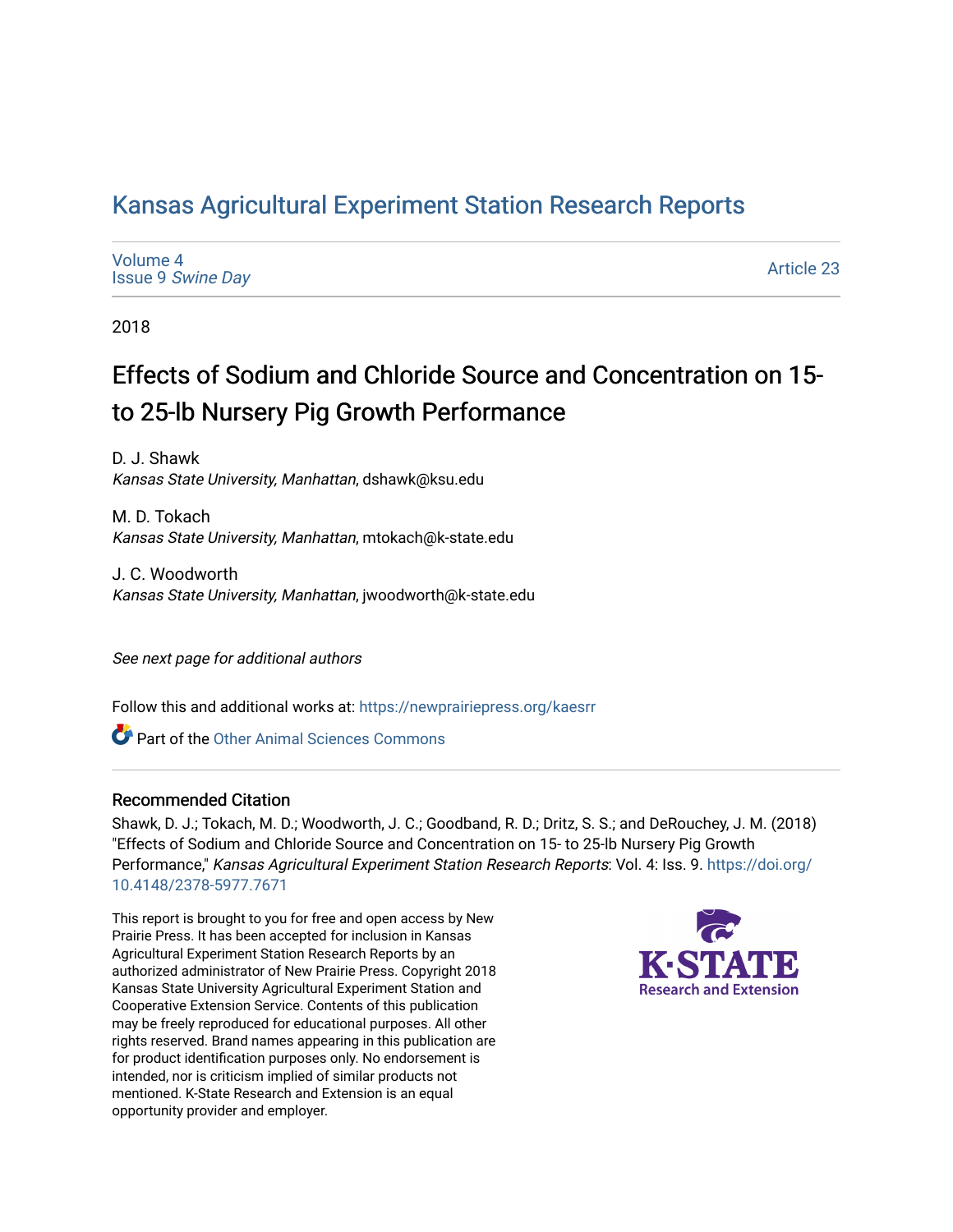## Effects of Sodium and Chloride Source and Concentration on 15- to 25-lb Nursery Pig Growth Performance

### **Abstract**

A total of 360 barrows (initially 15.6 lb; Line 200 × 400; DNA, Columbus, NE) were used in a 21-day trial to determine effects of source and concentration of dietary Na and Cl on nursery pig growth performance. Upon entry to the nursery, pigs were randomly allotted by body weight and fed a common starter diet (0.33% Na and 0.76% Cl) for 8 days. On day 8 after weaning, considered day 0 in the trial, pens were blocked by body weight and randomly assigned to 1 of 6 dietary treatments that were fed from day 0 to 14. Experimental treatments included two added salt diets (providing 0.13% Na and 0.35% Cl or 0.35% Na and 0.68% Cl), three diets with Na and Cl provided by NaHCO3 and KCl (0.13, 0.35, or 0.57% Na and 0.50% Cl), or a diet with NaHCO<sub>3</sub> and CaCl<sub>2</sub> (0.35% Na and 0.50% Cl). From day 0 to 14, average daily gain (ADG) and average daily feed intake (ADFI) improved (quadratic,  $P < 0.05$ ) as dietary Na concentration increased from 0.13 to 0.35%, with no further benefits observed thereafter. Day 14 body weight tended (P < 0.089) to increase as dietary Na concentration increased from 0.13 to 0.35%, with no further benefits observed thereafter. Feed efficiency (F/G) was not influenced by the dietary Na concentration. There was no evidence to indicate differences in growth performance due to Na or Cl source. From day 14 to 21 when pigs were fed a common diet, compensatory gain was observed with pigs previously fed low Na diets having increased (linear,  $P < 0.05$ ) ADG and improved F/G compared with pigs previously fed higher Na diets regardless of Na source. Previous source and concentration of Cl did not affect subsequent ADG. In conclusion, growth performance improved up to the Na concentration of 0.35% regardless of the dietary source of the Na and Cl ions.

### Keywords

chloride, nursery pig, salt, sodium

### Creative Commons License



This work is licensed under a [Creative Commons Attribution 4.0 License](https://creativecommons.org/licenses/by/4.0/).

### Authors

D. J. Shawk, M. D. Tokach, J. C. Woodworth, R. D. Goodband, S. S. Dritz, and J. M. DeRouchey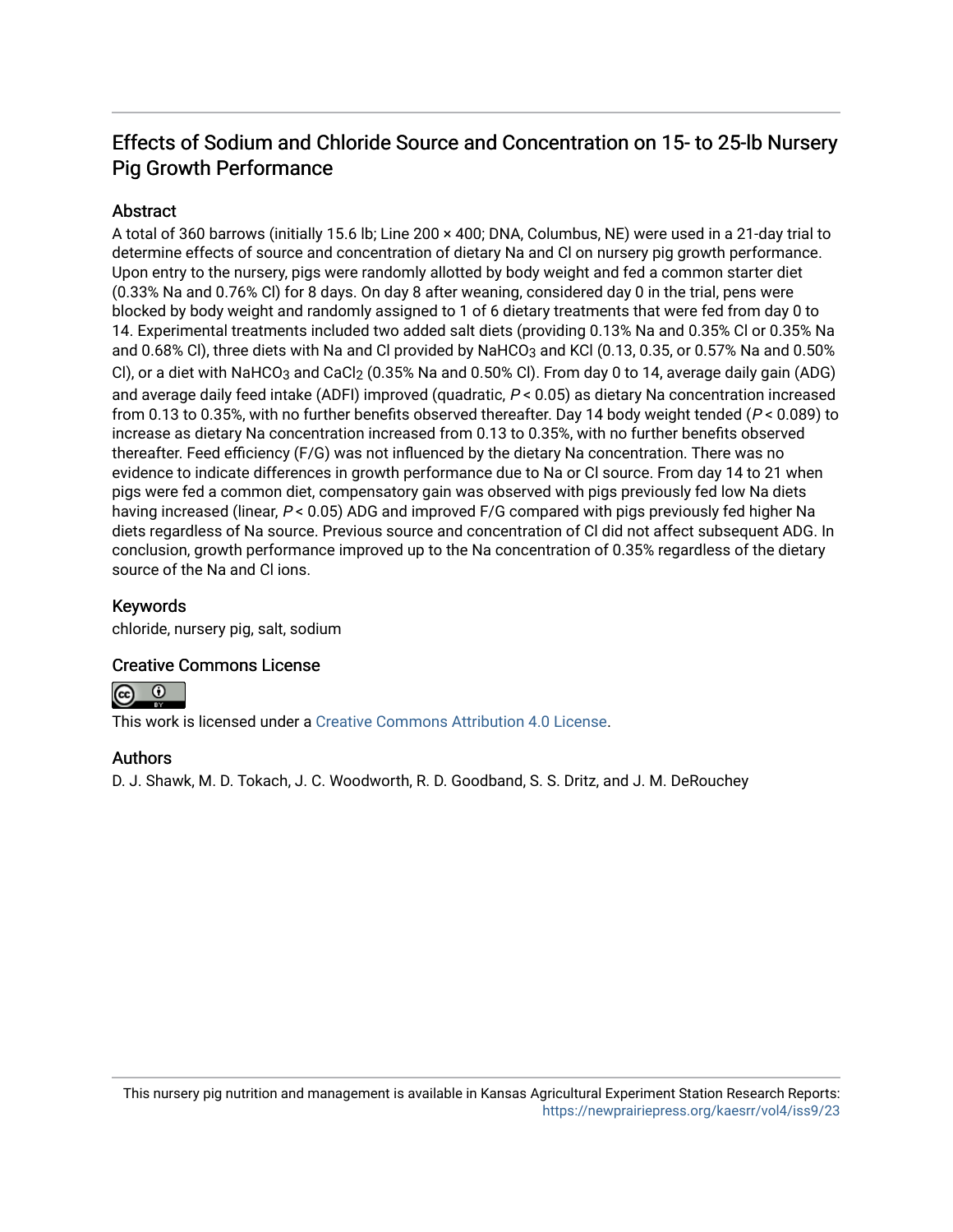

Swine Day 2018



# Effects of Sodium and Chloride Source and Concentration on 15- to 25-lb Nursery Pig Growth Performance

*D.J. Shawk, M.D. Tokach, J.C. Woodworth, R.D. Goodband, S.S. Dritz,1 and J.M. DeRouchey*

### **Summary**

A total of 360 barrows (initially 15.6 lb; Line 200  $\times$  400; DNA, Columbus, NE) were used in a 21-day trial to determine effects of source and concentration of dietary Na and Cl on nursery pig growth performance. Upon entry to the nursery, pigs were randomly allotted by body weight and fed a common starter diet (0.33% Na and 0.76% Cl) for 8 days. On day 8 after weaning, considered day 0 in the trial, pens were blocked by body weight and randomly assigned to 1 of 6 dietary treatments that were fed from day 0 to 14. Experimental treatments included two added salt diets (providing 0.13% Na and 0.35% Cl or 0.35% Na and 0.68% Cl), three diets with Na and Cl provided by NaHCO<sub>3</sub> and KCl (0.13, 0.35, or 0.57% Na and 0.50% Cl), or a diet with NaHCO<sub>3</sub> and CaCl<sub>2</sub> (0.35% Na and 0.50% Cl). From day 0 to 14, average daily gain (ADG) and average daily feed intake (ADFI) improved (quadratic, *P* < 0.05) as dietary Na concentration increased from 0.13 to 0.35%, with no further benefits observed thereafter. Day 14 body weight tended (*P* < 0.089) to increase as dietary Na concentration increased from 0.13 to 0.35%, with no further benefits observed thereafter. Feed efficiency  $(F/G)$ was not influenced by the dietary Na concentration. There was no evidence to indicate differences in growth performance due to Na or Cl source. From day 14 to 21 when pigs were fed a common diet, compensatory gain was observed with pigs previously fed low Na diets having increased (linear, *P* < 0.05) ADG and improved F/G compared with pigs previously fed higher Na diets regardless of Na source. Previous source and concentration of Cl did not affect subsequent ADG. In conclusion, growth performance improved up to the Na concentration of 0.35% regardless of the dietary source of the Na and Cl ions.

### **Introduction**

Sodium and Cl are common electrolytes found in the body and serve several roles such as acid base balance and electrolyte balance. In two separate studies, in which Na and Cl were independently evaluated, Mahan et al.<sup>2</sup> observed improvements in ADG up to a

Kansas State University Agricultural Experiment Station and Cooperative Extension Service

<sup>1</sup> Department of Diagnostic Medicine/Pathobiology, College of Veterinary Medicine, Kansas State University.

<sup>2</sup> Mahan,D. C., E. A. Newton, and K. R. Cera. 1996. Effect of supplemental sodium chloride, sodium phosphate, or hydrochloric acid in starter pig diets containing dried whey. J. Anim. Sci. 74:1217-1222. doi:10.2527/1996.7461217x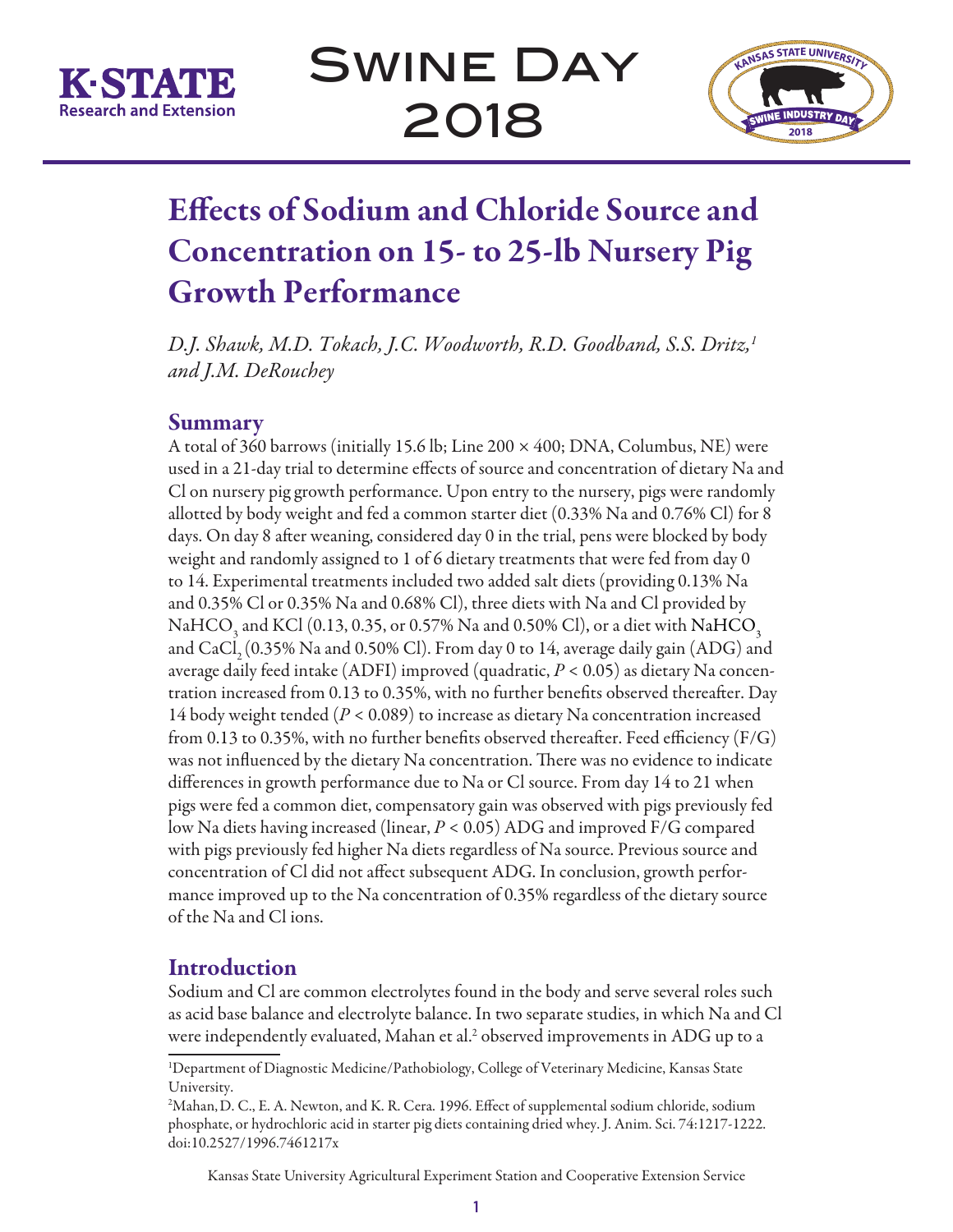dietary Na and Cl concentration of 0.34 and 0.50% in diets containing dried whey and added HCl and  $\text{Na}_2\text{PO}_4$ . Based on these studies and others, the NRC<sup>3</sup> estimated the requirement for 15- to 24-lb pigs to be 0.35% and 0.45% for Na and Cl, respectively. More recently, Shawk et al. $\rm ^4$  observed improvements in ADG with up to 0.60% added salt. Typically, the Na and Cl requirement of nursery pigs is established through added salt. The challenge with added salt is that Na and Cl are not independently evaluated. However, there is limited research available to determine if the source of the Na and Cl ions influences the requirement. Therefore, the objective of this experiment was to evaluate the effects of source and concentration of Na and Cl on the growth performance of nursery pigs weighing 15 to 25 lb.

### **Procedures**

The Kansas State University Institutional Animal Care and Use Committee approved the protocol used in this experiment. The study was conducted at the Kansas State University Segregated Early Weaning Facility in Manhattan, KS. Each pen  $(4 \times 4 \text{ ft})$ was equipped with a 4-hole, dry self-feeder and a nipple waterer to provide *ad libitum* access to feed and water. A total of 360 maternal line barrows (initially 15.6 lb; Line  $200 \times 400$ ; DNA, Columbus, NE) were used in a 21-day growth trial. Pigs were weaned at 21 days of age and placed into the nursery. Pigs were randomly allotted to pens of 5 based on initial body weight. A common diet (0.33% Na and 0.77% Cl) was then fed for 8 days after weaning. On day 8 after weaning, considered day 0 in the trial, pens of pigs were blocked by body weight and randomly assigned to 1 of 6 dietary treatments with 12 replications per treatment. Experimental treatments included two added salt diets (providing 0.13% Na and 0.35% Cl or 0.35% Na and 0.68% Cl), three diets with Na and Cl provided by NaHCO<sub>3</sub> and KCl (0.13, 0.35, or 0.57% Na and 0.50% Cl), or a diet with NaHCO<sub>3</sub> and CaCl<sub>2</sub> (0.35% Na and 0.50% Cl). Experimental diets were fed for 14 days with a common diet (0.28% Na and 0.50% Cl) fed from day 14 to 21. Pens of pigs were weighed and feed disappearance was recorded every 7 days to determine ADG, ADFI, and F/G.

All experimental diets were manufactured at the Kansas State University O.H. Kruse Feed Technology Innovation Center, Manhattan, KS. Prior to manufacturing treatment diets, dried whey samples were collected at the mill, pooled, subsampled, and submitted for Na and Cl analysis (Cumberland Valley Analytical Service, Maugansville, MD). Nutrient values used in diet formulation were derived from NRC (2012)<sup>3</sup> with the exception of Na and Cl in soybean meal and dried whey. Analyzed Na and Cl values for dried whey and NRC (1998)<sup>5</sup> Na and Cl values for soybean meal were used in diet formulation. Dietary treatments were corn-soybean meal-based with dried whey and were fed in meal form (Table 1). Sand was replaced by salt, KCl, CaCl<sub>2</sub>, or NaHCO<sub>3</sub> to create the treatment diets. Diet samples were collected from 8 feeders per dietary treatment, subsampled, and submitted to Cumberland Valley Analytical Service, (Maugansville, MD) for analysis of Na and Cl and to Kansas State University Analytical Laboratory (Manhattan, KS) for dry matter and crude protein.

<sup>3</sup> NRC. 2012. Nutrient requirements of swine. 11th rev. ed. Natl. Acad. Press, Washington, DC. 4 D.J. Shawk, J.M. DeRouchey, M.D. Tokach, R.D. Goodband, S.S. Dritz , J.C. Woodworth, H. E. Williams, and A. B. Clark. 2016. Effects of increasing salt concentration for 15 to 22 lb nursery pigs. Kansas Swine Industry Day, 17-118-J. KAES Research Reports, Volume 2, Issue 8, 2016. 5 NRC. 1998. Nutrient requirements of swine. 10th rev. ed. Natl. Acad. Press, Washington, DC.

Kansas State University Agricultural Experiment Station and Cooperative Extension Service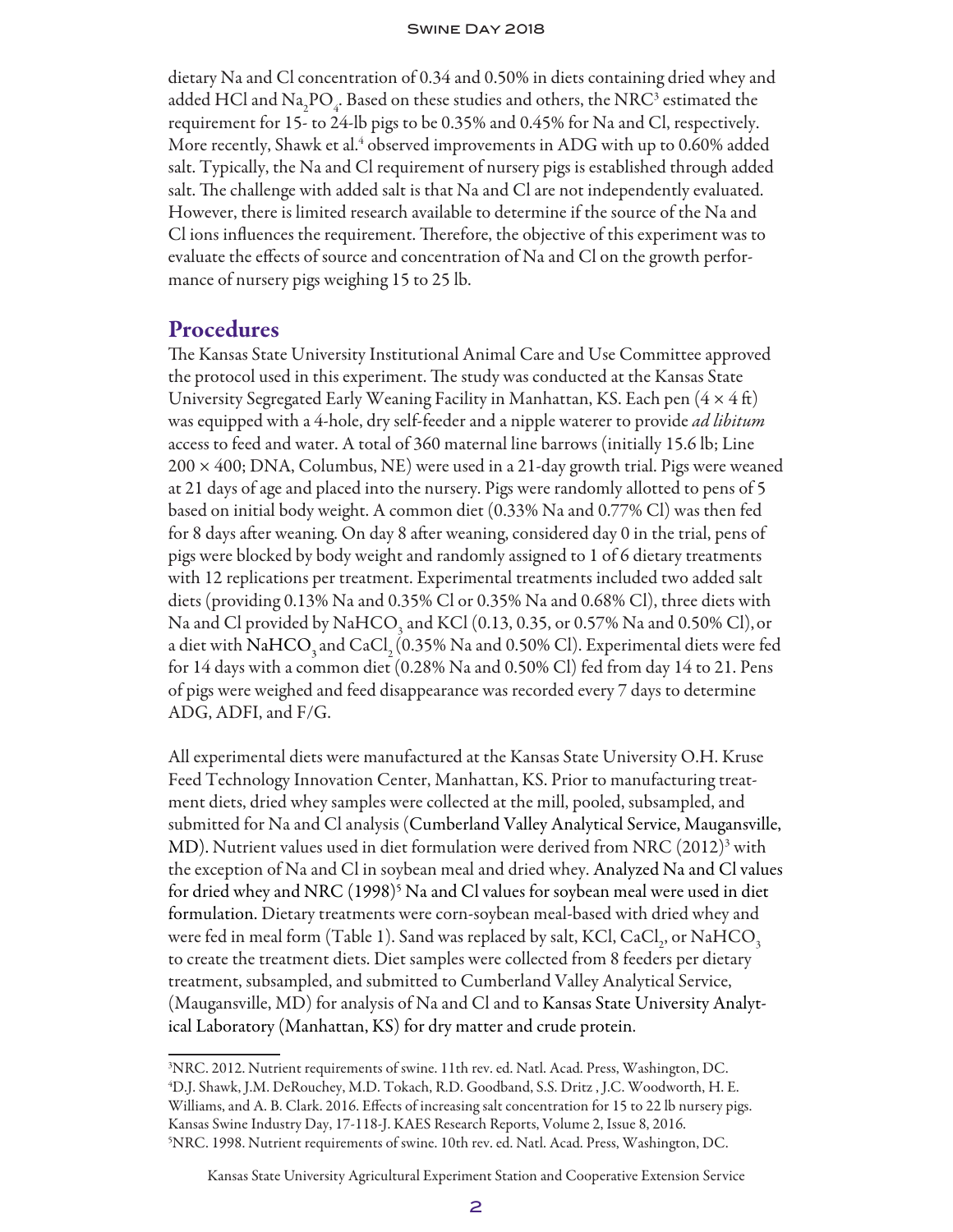#### Swine Day 2018

Data were analyzed as a randomized complete block design using PROC GLIMMIX in SAS (Version 9.3, SAS Institute, Inc., Cary, NC) with pen as the experimental unit and body weight as a blocking factor. Contrasts were used to determine the linear and quadratic response of Na concentration and inclusion of NaHCO<sub>3</sub> and KCl. Contrasts were used to compare the two diets with added salt. The 0.35% Na and 0.50% Cl diet provided by NaHCO<sub>3</sub> and KCl was compared to the 0.35% Na and 0.50% Cl diet provided by  $\mathrm{NaHCO}_{_3}$  and  $\mathrm{CaCl}_2$ , and the 0.13%  $\mathrm{Na}$  and 0.50% Cl diet provided by NaHCO<sub>3</sub> and KCl to the 0.13% Na and 0.35% Cl diet provided by added salt. Another contrast was used to compare the 0.35% Na and 0.50% Cl diet provided by  $\mathrm{NaHCO}_{3}$ and KCl to the 0.35% Na and 0.50% Cl diet provided by  $\mathrm{NaHCO}_{_3}$  and  $\mathrm{CaCl}_{_2}$  and to the 0.35% Na and 0.68% Cl diet provided by added salt. Results were considered significant at  $P \le 0.05$  and marginally significant between  $P > 0.05$  and  $P \le 0.10$ .

### Results and Discussion

Chemical analysis indicated that the dietary Na and Cl concentration of the treatment diets was similar to formulated values (Table 1).

From day 0 to 14, ADG and ADFI improved (quadratic, *P* < 0.05) as dietary Na concentration increased from 0.13 to 0.35%, with no further benefits observed thereafter. Day 14 BW tended (*P* < 0.089) to increase as dietary Na concentration increased from 0.13 to 0.35%, with no further benefits observed thereafter. Feed efficiency was not influenced by the dietary Na concentration. There was no evidence to indicate differences in growth performance due to Na or Cl source.

From day 14 to 21, when pigs were fed a common diet, compensatory gain was observed with pigs previously fed low Na diets having increased (linear, *P* < 0.05) ADG and improved F/G compared with pigs previously fed higher Na diets, regardless of Na source. Previous source and concentration of Cl did not affect subsequent ADG.

In conclusion, ADG was optimized with a Na concentration of 0.35% regardless of the dietary source of Na and Cl. The Na concentration of 0.35% would agree with  $NRC<sup>3</sup>$ Na requirement estimate of 0.35%. It would also agree with the findings of Mahan et al.2 who observed improvements in ADG up to a dietary Na concentration of 0.34% in diets containing dried whey with added  $\rm Na_{2}PO_{4}$ . Results of this trial would indicate that dietary source of the Na and Cl ions does not influence growth performance when diets are formulated to similar Na and Cl concentrations. However, it is important to note that there was no significant difference among the two added salt diets (0.13 and 0.35% Na), which would not agree with findings of Mahan et al.<sup>2</sup> in which ADG improved with up to 0.40% added salt nor Shawk et al. $\rm ^4$  who observed improvements in ADG with up to 0.60% added salt.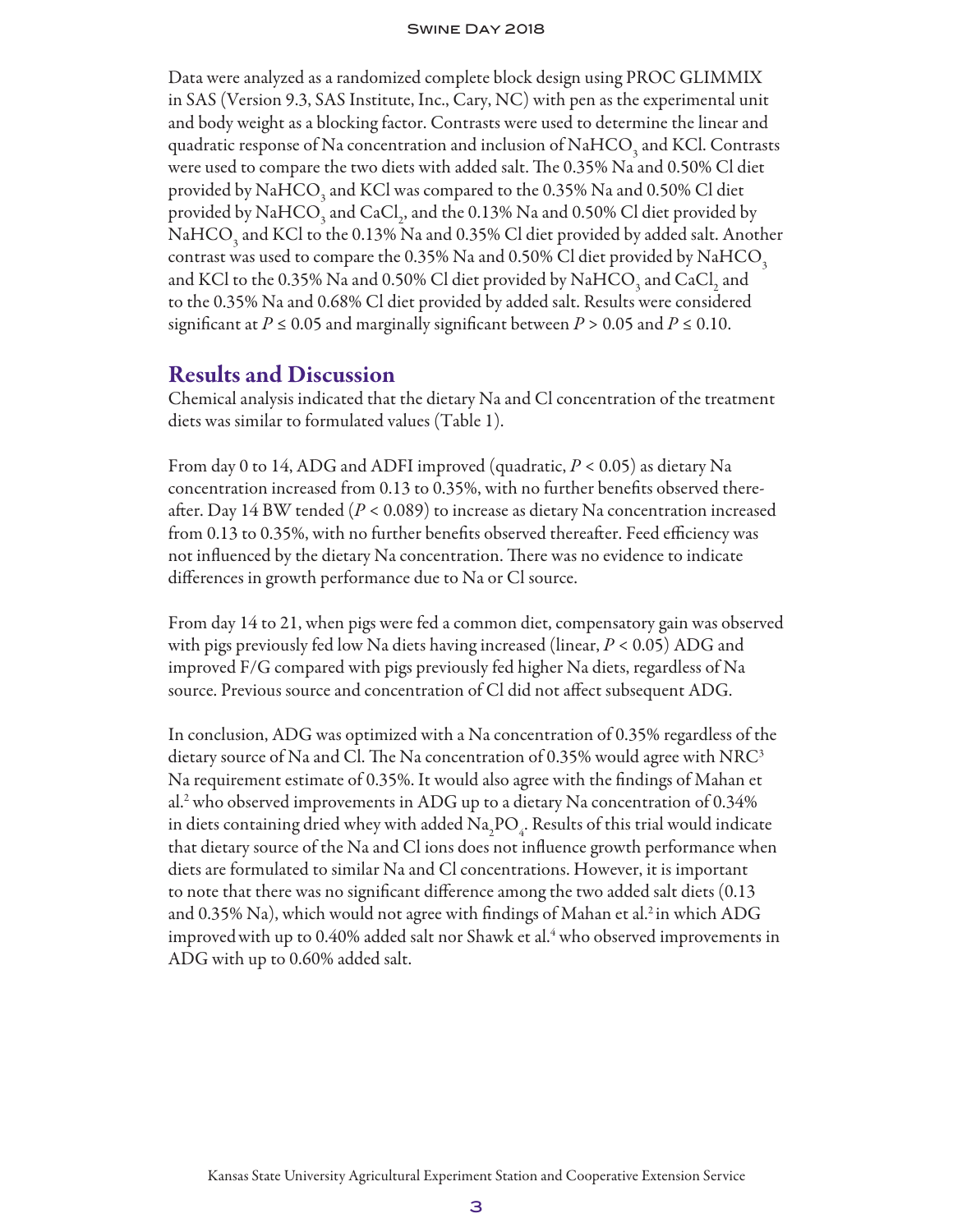|                                    | Na source: |       | NaCl                 |       | NaHCO <sub>3</sub> |       |                          |                 |  |  |
|------------------------------------|------------|-------|----------------------|-------|--------------------|-------|--------------------------|-----------------|--|--|
|                                    | Cl source: |       | NaCl                 |       | KCl                | CaCl  | Common                   |                 |  |  |
|                                    | Na, %:     | 0.13  | 0.35                 | 0.13  | 0.35               | 0.57  | 0.35                     | Phase 3         |  |  |
|                                    | Cl, %:     | 0.35  | 0.68                 | 0.50  | 0.50               | 0.50  | 0.50                     | $\text{dict}^2$ |  |  |
| Corn                               |            | 54.72 | 54.72                | 54.72 | 54.72              | 54.72 | 54.72                    | 60.28           |  |  |
| Soybean meal (48% CP) <sup>3</sup> |            | 23.36 | 23.36                | 23.36 | 23.36              | 23.36 | 23.36                    | 34.65           |  |  |
| Dried whey <sup>4</sup>            |            | 10.00 | 10.00                | 10.00 | 10.00              | 10.00 | 10.00                    | ---             |  |  |
| HP 300 <sup>5</sup>                |            | 5.00  | 5.00                 | 5.00  | 5.00               | 5.00  | 5.00                     | ---             |  |  |
| Choice white grease                |            | 0.95  | 0.95                 | 0.95  | 0.95               | 0.95  | 0.95                     | 1.30            |  |  |
| Monocalcium P (21% P)              |            | 1.10  | 1.10                 | 1.10  | 1.10               | 1.10  | 1.10                     | 1.15            |  |  |
| Calcium carbonate                  |            | 0.81  | 0.81                 | 0.81  | 0.81               | 0.81  | 0.50                     | 0.88            |  |  |
| L-Lysine HCl                       |            | 0.50  | 0.50                 | 0.50  | 0.50               | 0.50  | 0.50                     | 0.35            |  |  |
| DL-Methionine                      |            | 0.24  | 0.24                 | 0.24  | 0.24               | 0.24  | 0.24                     | 0.16            |  |  |
| L-Threonine                        |            | 0.24  | 0.24                 | 0.24  | 0.24               | 0.24  | 0.24                     | 0.14            |  |  |
| L-Tryptophan                       |            | 0.03  | 0.03                 | 0.03  | 0.03               | 0.03  | 0.03                     | 0.00            |  |  |
| L-Valine                           |            | 0.12  | 0.12                 | 0.12  | 0.12               | 0.12  | 0.12                     | 0.04            |  |  |
| Trace mineral premix               |            | 0.15  | 0.15                 | 0.15  | 0.15               | 0.15  | 0.15                     | 0.15            |  |  |
| Vitamin premix                     |            | 0.25  | 0.25                 | 0.25  | 0.25               | 0.25  | 0.25                     | 0.25            |  |  |
| Phytase <sup>6</sup>               |            | 0.02  | 0.02                 | 0.02  | 0.02               | 0.02  | 0.02                     | 0.02            |  |  |
| Zinc oxide                         |            | 0.25  | 0.25                 | 0.25  | 0.25               | 0.25  | 0.25                     | ---             |  |  |
| Sodium bicarbonate                 |            | ---   | ---                  | 0.18  | 1.00               | 1.80  | 1.00                     | ---             |  |  |
| Potassium chloride                 |            | ---   | $---$                | 0.48  | 0.48               | 0.48  | $\overline{\phantom{a}}$ |                 |  |  |
| Calcium chloride                   |            | ---   | $\sim$ $\sim$ $\sim$ | ---   | ---                | ---   | 0.46                     | ---             |  |  |
| Salt                               |            | 0.13  | 0.68                 | ---   | ---                | ---   | ---                      | 0.65            |  |  |
| Sand                               |            | 2.15  | 1.60                 | 1.62  | 0.80               | ---   | 1.12                     | ---             |  |  |
| <b>TOTAL</b>                       |            | 100   | 100                  | 100   | 100                | 100   | 100                      | 100             |  |  |
|                                    |            |       |                      |       |                    |       |                          | continued       |  |  |

### Table 1. Diet composition, (as-fed basis)1

Kansas State University Agricultural Experiment Station and Cooperative Extension Service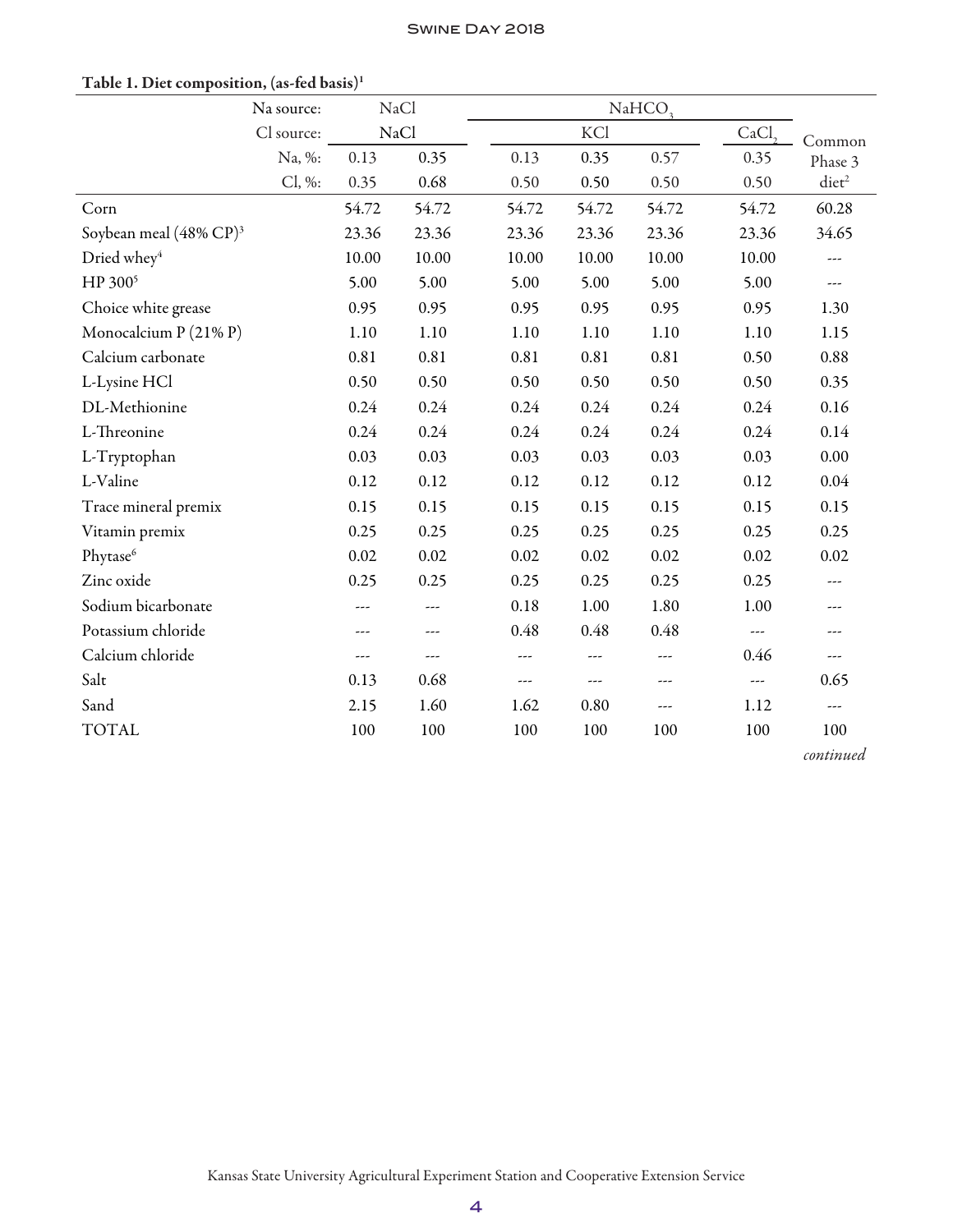| Na source:                                |       | NaCl  |       | NaHCO <sub>3</sub> |       |        |                 |  |  |  |
|-------------------------------------------|-------|-------|-------|--------------------|-------|--------|-----------------|--|--|--|
| Cl source:                                |       | NaCl  |       | KCl                | CaCl  | Common |                 |  |  |  |
| Na, %:                                    | 0.13  | 0.35  | 0.13  | 0.35               | 0.57  | 0.35   | Phase 3         |  |  |  |
| Cl, %:                                    | 0.35  | 0.68  | 0.50  | 0.50               | 0.50  | 0.50   | $\text{dict}^2$ |  |  |  |
| Calculated analysis                       |       |       |       |                    |       |        |                 |  |  |  |
| Standardized ileal digestible (SID) AA, % |       |       |       |                    |       |        |                 |  |  |  |
| Lysine                                    | 1.35  | 1.35  | 1.35  | 1.35               | 1.35  | 1.35   | 1.30            |  |  |  |
| Isoleucine:lysine                         | 55    | 55    | 55    | 55                 | 55    | 55     | 61              |  |  |  |
| Leucine:lysine                            | 111   | 111   | 111   | 111                | 111   | 111    | 124             |  |  |  |
| Methionine:lysine                         | 37    | 37    | 37    | 37                 | 37    | 37     | 35              |  |  |  |
| Methionine and cystine:lysine             | 58    | 58    | 58    | 58                 | 58    | 58     | 58              |  |  |  |
| Threonine:lysine                          | 65    | 65    | 65    | 65                 | 65    | 65     | 62              |  |  |  |
| Tryptophan:lysine                         | 18.7  | 18.7  | 18.7  | 18.7               | 18.7  | 18.7   | 18.5            |  |  |  |
| Valine:lysine                             | 68    | 68    | 68    | 68                 | 68    | 68     | 69              |  |  |  |
| Total lysine, %                           | 1.47  | 1.47  | 1.47  | 1.47               | 1.47  | 1.47   | 1.45            |  |  |  |
| Net energy, kcal/lb                       | 1,110 | 1,110 | 1,110 | 1,110              | 1,110 | 1,110  | 1,112           |  |  |  |
| Crude protein, %                          | 20.5  | 20.5  | 20.5  | 20.5               | 20.5  | 20.5   | 22.1            |  |  |  |
| Calcium, %                                | 0.71  | 0.71  | 0.71  | 0.71               | 0.71  | 0.71   | 0.7             |  |  |  |
| Phosphorus, %                             | 0.65  | 0.65  | 0.65  | 0.65               | 0.65  | 0.65   | 0.65            |  |  |  |
| Available phosphorus, %                   | 0.48  | 0.48  | 0.48  | 0.48               | 0.48  | 0.48   | 0.43            |  |  |  |
| Sodium, %                                 | 0.13  | 0.35  | 0.13  | 0.35               | 0.57  | 0.35   | 0.28            |  |  |  |
| Chloride, %                               | 0.35  | 0.68  | 0.50  | 0.50               | 0.50  | 0.50   | 0.50            |  |  |  |
| Potassium, %                              | 1.02  | 1.02  | 1.26  | 1.26               | 1.26  | 1.02   | 0.97            |  |  |  |
| Dietary electrolyte balance, mEq/kg7      | 218   | 221   | 237   | 334                | 428   | 272    | 229             |  |  |  |
| Chemical analysis, %                      |       |       |       |                    |       |        |                 |  |  |  |
| Dry matter                                | 91.07 | 87.89 | 90.26 | 89.22              | 88.85 | 89.34  |                 |  |  |  |
| Crude protein                             | 21.52 | 21.71 | 22.44 | 20.88              | 21.01 | 19.73  |                 |  |  |  |
| Na                                        | 0.18  | 0.39  | 0.19  | 0.40               | 0.60  | 0.39   | ---             |  |  |  |
| Cl                                        | 0.34  | 0.61  | 0.49  | 0.47               | 0.47  | 0.56   | ---             |  |  |  |

### Table 1. Diet composition, (as-fed basis)1

1 Experimental diets were fed to pigs from d 8 to 22 after weaning. Sand was removed and replaced with either sodium bicarbonate, potassium chloride, salt, or calcium chloride to create the treatment diets.

2 Common Phase 3 diet was fed 7 d following treatment feeding.

3 Sodium and Cl values from NRC (1998) were used for soybean meal. Values for all other ingredients except for the Na and Cl values for dried whey are from NRC (2012).

4 Dried whey was analyzed for dietary Na (0.61%) and Cl (1.37%) and analyzed values were used in formulation.

5 Hamlet Protein, Findlay, OH.

6 Ronozyme HiPhos 2700 (DSM Nutritional Products, Inc., Parsippany, NJ), providing 184.3 phytase units (FTU)/lb and an estimated release of 0.10% available P.

7 Calculated as (Na × 434.98) + (K × 255.74) – (Cl × 282.06).